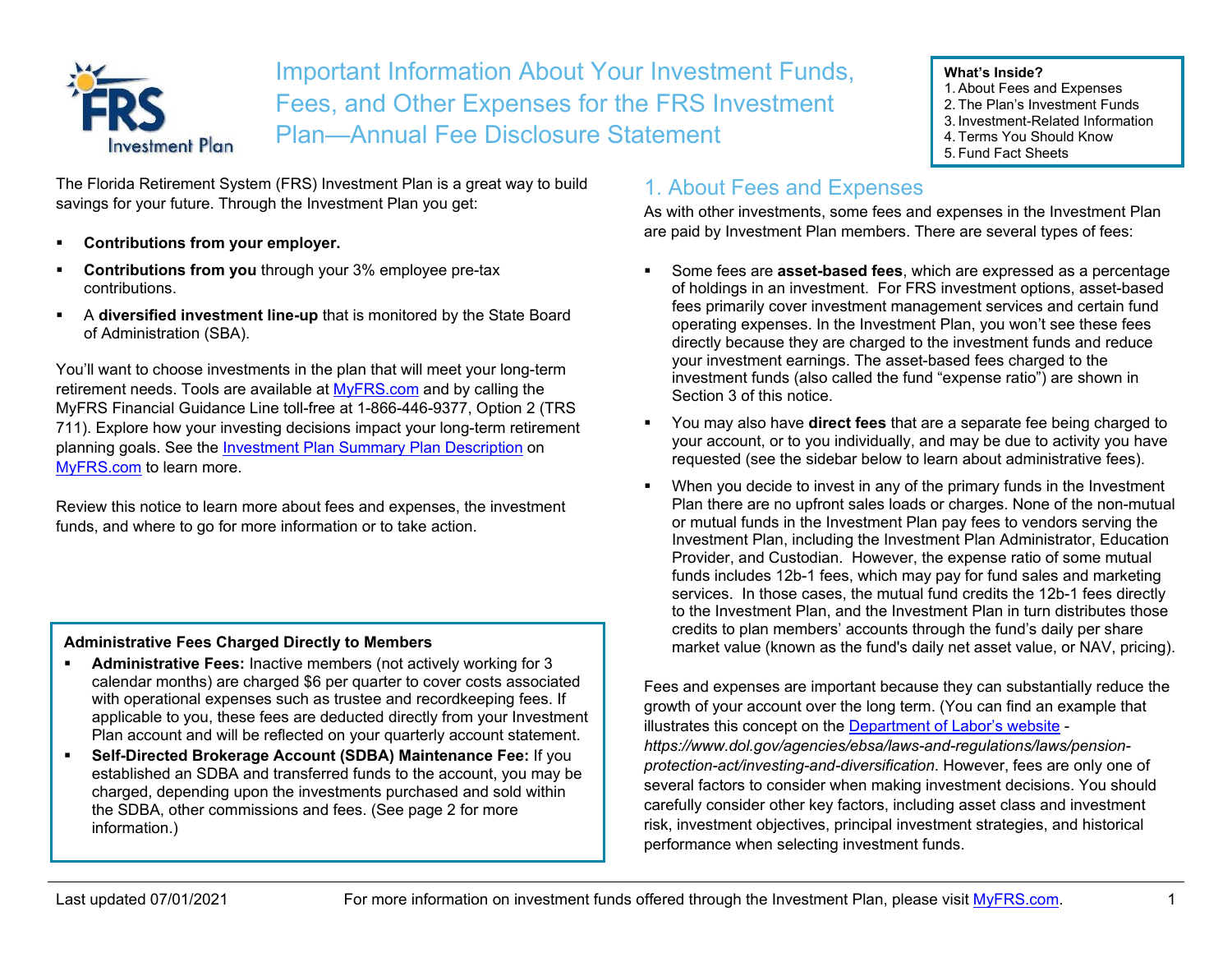## 2. The Plan's Investment Funds

As a member of the Investment Plan, you're responsible for investing your account in one or any combination of the Plan's investment funds. An SDBA is also available in which you can invest in thousands of different investments in addition to the Investment Plan's primary investment funds (see the section "Self-Directed Brokerage Account" below for more information). Section 3 provides specific information about the following investment funds:

- **Retirement Date Funds** are particularly good for "one-stop shopping". Each Retirement Date Fund is a diversified portfolio of other Investment Plan funds and uses an asset allocation concept called "target date" investing. The mix of funds in each Retirement Date Fund is based on your date of birth and the amount of time you have before retirement. The mix of funds gradually changes as you approach retirement. This gradual change follows a careful investment strategy called a "glide path." Each Retirement Date Fund's glide path was developed for the FRS by a global investment consulting firm and a fiduciary to the FRS.
- **Stable Value Funds** are a conservative investment option available only to defined contribution plans. Stable value funds focus on the preservation of capital, retaining the value of your investment regardless of what stock or bond markets are doing. Although similar to money market funds, stable value funds offer slightly higher yields with little additional risk. Stable value funds invest in fixed income securities and wrap contracts offered by banks and insurance companies. Wrap contracts generally provide a protected return even if the underlying investments decline in value. Stable value funds are not FDIC insured or guaranteed**.**
- **Inflation Protection Funds** invest in a diversified mix of assets that may help offset inflationary pressures. The funds seek long-term real (net of inflation) returns to preserve the future purchasing power of accumulated assets. You could lose money over short or long periods by investing in this fund, and returns may not keep pace with inflation. The fund's price and return will vary over a wide range.
- **Bond Funds** invest primarily in bonds, which are similar to IOUs. A company or government agency borrows money and pays it back with interest to the bondholder (the person making the loan). When inflation or interest rates go up, the value of a bond goes down because bonds pay a fixed rate of interest.
- **U.S. Stock Funds** invest primarily in stocks issued by U.S. companies. The short-term risk of investing in stocks has been much higher than bonds. However, over long periods of time, stocks have generally done better than bonds, which is one of the main reasons that stocks are

typically recommended for retirement investing. Some risk is necessary to achieve long-term investment growth.

 **Foreign/Global Stock Funds** invest primarily in stocks issued by foreign companies. Compared to U.S. stocks, foreign stocks are affected by additional risk factors such as foreign laws and regulations, differences in accounting practices, political risk (foreign governments are sometimes unstable), and currency risks (differences in the relative value of domestic and foreign money). Over the long-term, foreign stocks have provided additional diversification benefits.

# Default Investment Fund

As an Investment Plan member, you have the right to decide how to invest your account assets. If you do not provide instructions on how to allocate your funds, your assets will be 100% invested in and continue to be invested in the Plan's default investment fund option; an age-appropriate Retirement Date Fund. You do not have to leave your account invested in the default investment fund. At any time after your account is activated, you can change your fund allocations to any of the Plan's investment funds without penalty (no fees or expenses). Be sure to review the [Default Investment Fund Notice](https://www.myfrs.com/pdf/Default_Investment_Fund_Notice.pdf) on MyFRS.com for more information.

#### Investment Allocations

You may change your investment elections as often as you like. However, [trading restrictions](https://www.myfrs.com/pdf/funds/FRS_excessive_trading.pdf) may apply (see Section 3).

Ultimately, how you invest should depend on your age, lifestyle, accumulated assets, years to retirement, and comfort level around risk. This notice only provides some information about your investment choices like fees, expenses and historical returns. Your decisions should be based on the full picture, taking into account your individual situation, not just the information in this notice.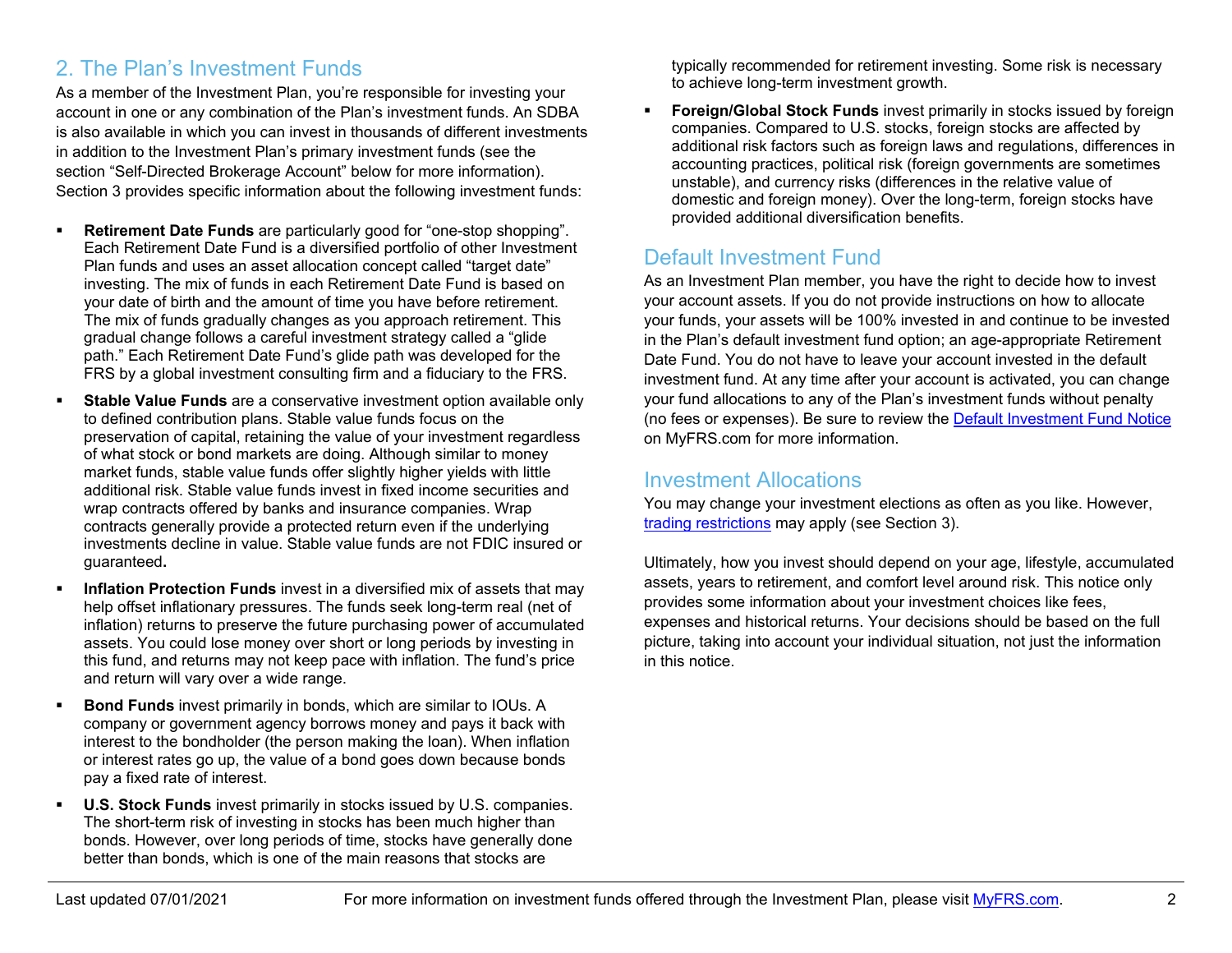### Self-Directed Brokerage Account (SDBA)

The SDBA allows you to invest in thousands of different investments. The SDBA is offered through Alight Financial Solutions (AFS), member FINRA/SIPC. The SDBA is for experienced investors who want the flexibility to invest in a variety of options beyond those available in the Investment Plan's primary investment funds. It is **not** suitable for all members. Like the Investment Plan's primary investment funds, there are risks associated with the investments in the SDBA and you assume the full risk and responsibility for the investments you select. None of the investments in the SDBA have been reviewed for suitability by the FRS and you are solely responsible for determining the appropriateness of any investments in the SDBA.

Instructions on how to open an SDBA, SDBA summary brochure, fees and commission schedule, member agreement, listing of no transaction fee funds (additional expenses/fees may be applicable), SDBA access guide, and other SDBA information are available on the ["Investments Funds"](https://www.myfrs.com/InvestmentFundTabs.htm) page on MyFRS.com. If you have any questions, please call the MyFRS Financial Guidance Line from 8:00 a.m. to 6:00 p.m. ET, Monday – Friday, toll-free at 1-866-446-9377, Option 4 (TRS 711).

### To Learn More About the Investment Funds

To learn more about the investment funds offered and fees that apply to these funds, see Section 5 (Fund Fact Sheets) and visit the ["Investment](https://www.myfrs.com/InvestmentFundTabs.htm)  [Funds"](https://www.myfrs.com/InvestmentFundTabs.htm) page on MyFRS.com. Online you can find fund facts, fund performance, and other fund information. You can also receive more information about the funds, including free paper copies of any information that is provided online, by calling the MyFRS Financial Guidance Line at 1- 866-446-9377, Option 2 (TRS 711). Representatives are available from 8:00 a.m. to 6:00 p.m., ET, Monday through Friday, except holidays.

Some of the information you can find on the website or request copies of include:

- Copies of summary prospectuses or similar documents for funds that are not federally registered.
- Copies of any financial statements or reports, such as statements of additional information and shareholder reports, and of any other similar materials relating to the Plan's federally registered funds, to the extent such materials are provided to the Plan or are available on the fund's website.
- A statement of the value of a share or unit of each fund as well as the date of the valuation.
- A list of the "plan assets" comprising the portfolio of each fund.

## To Make Changes to Your Investments

You can make changes to your investments at any time by logging in to [MyFRS.com.](http://www.myfrs.com/) Once you have logged in you can:

**Change your current investment mix or your investment elections for future contributions**—go to Investment Plan > FRS Investment Plan > Investments > Change Investments, and follow the instructions. You may also change investment funds by calling the MyFRS Financial Guidance Line at 1-866-446-9377, Option 4 (TRS 711). Representatives are available from 8:00 a.m. to 6:00 p.m., ET, Monday through Friday, except holidays.

#### Investment Advisor

The SBA has designated GuidedChoice, a federally registered investment advisor and fiduciary to the FRS, to provide you investment guidance on the individual investments within your Investment Plan account, and all of your tax-deferred retirement accounts. You can use the free online Advisor Service tool to receive investment advice, create a picture of your current financial situation, and determine the likelihood of meeting your retirement income goals. To learn more about the Advisor Service, log in to MyFRS.com and click the "ADVISOR" button. If you have any questions, call the MyFRS Financial Guidance Line at 1-866-446-9377, Option 2 (TRS 711).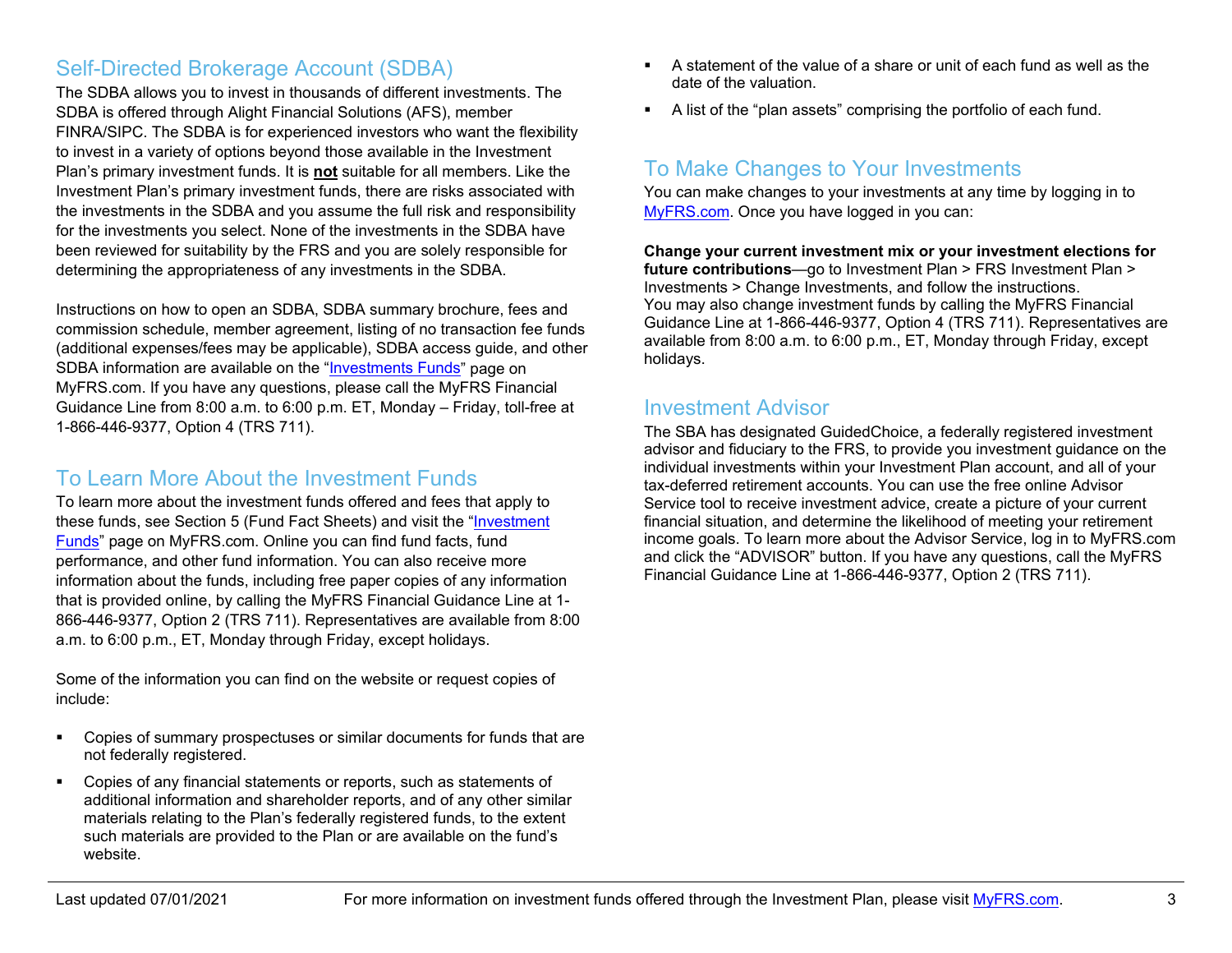### 3. Investment-Related Information

The following table provides you with information on the investment funds available to you. You'll find three things:

- 1. General information about the type of investment fund.
- 2. Fee information including asset-based fees (often called the expense ratio) plus other fees or investment restrictions.
- 3. Historical performance for the fund and an appropriate benchmark(s) for the same period of time.

Keep in mind, however, that past performance does not guarantee how the investment fund will perform in the future. Your investment in these funds could lose money. Information about a fund's investment objectives, strategy, and principal risks is available on the ["Investments Funds"](https://www.myfrs.com/InvestmentFundTabs.htm) page on MyFRS.com.

Federal regulations require plan sponsors to make available this Statement. It includes important information to help you understand your retirement plans and compare the investment options offered to you. Most or all of the fund information available in this Statement is available to you by other means, and is provided by third parties. We have not independently verified the third-party information we are relaying in this statement.

For more information about this notice, you may contact the Investment Plan Administrator:

Telephone: 1-866-446-9377, Option 4 (TRS 711) Mail: FRS Investment Plan Administrator P.O. Box 785027 Orlando, FL 32878-5027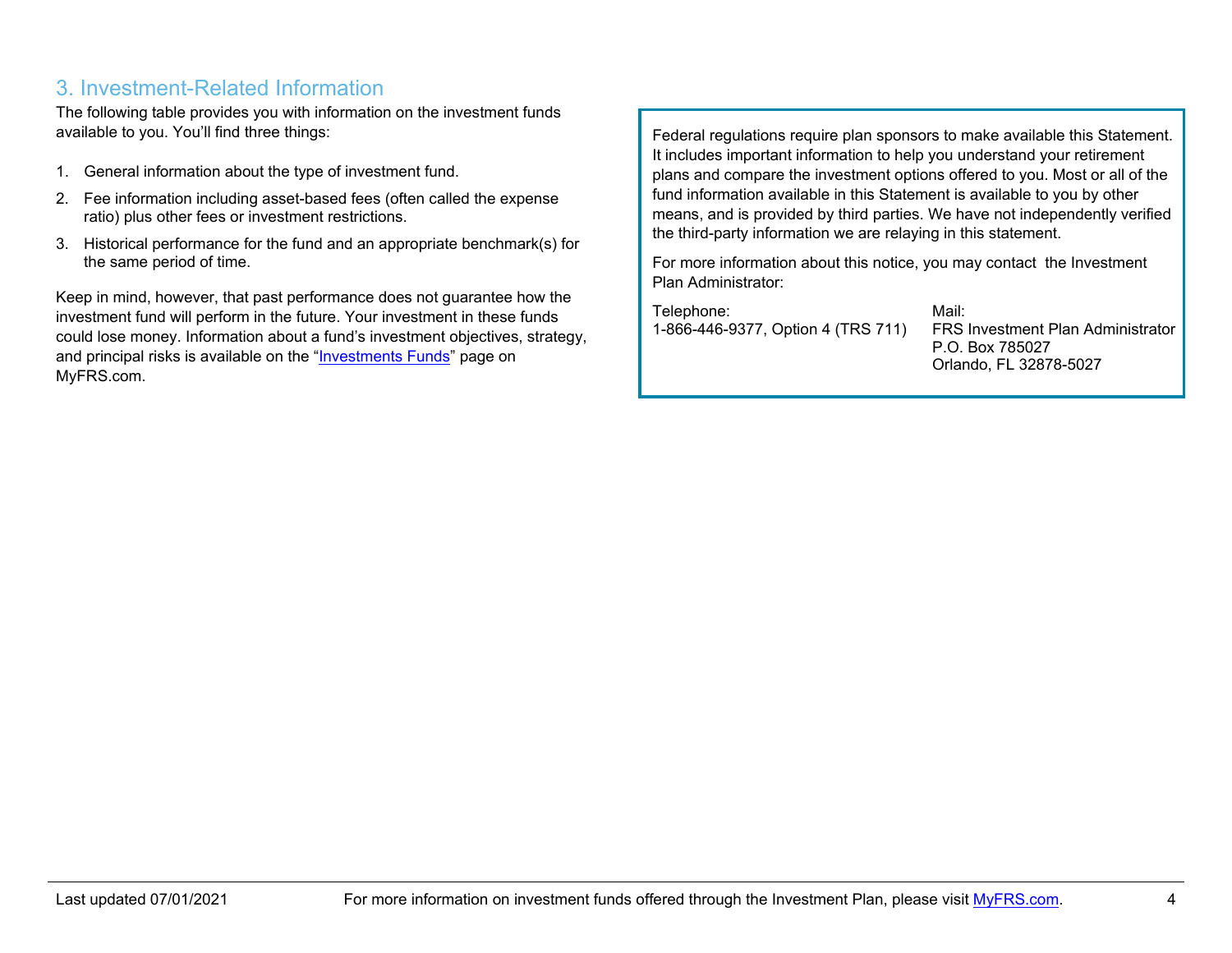|                                             | <b>General Information</b>   |                    |                     | <b>Fee Information</b>    |                     |                                           | <b>Historical Performance</b>                                     |        |  |
|---------------------------------------------|------------------------------|--------------------|---------------------|---------------------------|---------------------|-------------------------------------------|-------------------------------------------------------------------|--------|--|
|                                             |                              |                    | <b>Total Asset-</b> | Annual<br><b>Cost Per</b> |                     |                                           | <b>Average Annual Total Return</b><br>as of 06/30/21 <sup>2</sup> |        |  |
|                                             |                              | Asset              | <b>Based</b>        | \$1,000                   | Investment          |                                           | Fund and Benchmark(s) (in italics)                                |        |  |
| <b>Fund Name</b>                            | <b>Investment Manager(s)</b> | <b>Class</b>       | $\text{Fees}^1$     | Investment                | <b>Restrictions</b> | 1 yr.                                     | 5 yr.                                                             | 10 yr. |  |
| <b>Retirement Date Funds</b>                |                              |                    |                     |                           |                     |                                           |                                                                   |        |  |
| FRS 2060 Retirement Date<br>Fund $(2060)^3$ | Multimanager <sup>4</sup>    | Retirement<br>Date | 0.10%               | \$1.00                    | Yes <sup>5</sup>    | 36.19%                                    | 13.39%                                                            | N.A.   |  |
|                                             |                              |                    |                     |                           |                     | 35.66%                                    | 13.18%                                                            | N.A.   |  |
|                                             |                              |                    |                     |                           |                     |                                           | 2060 Retirement Custom Index <sup>6</sup>                         |        |  |
|                                             |                              |                    |                     |                           |                     | 40.79%                                    | 17.65%                                                            | 14.84% |  |
|                                             |                              |                    |                     |                           |                     |                                           | S&P 500 Index                                                     |        |  |
| FRS 2055 Retirement Date                    | Multimanager <sup>4</sup>    | Retirement<br>Date | 0.10%               | \$1.00                    | Yes <sup>5</sup>    | 36.14%                                    | 13.39%                                                            | NA.    |  |
| Fund (2055)                                 |                              |                    |                     |                           |                     | 35.66%                                    | 13.18%                                                            | N.A.   |  |
|                                             |                              |                    |                     |                           |                     |                                           | 2055 Retirement Custom Index <sup>6</sup>                         |        |  |
|                                             |                              |                    |                     |                           |                     | 40.79%                                    | 17.65%                                                            | 14.84% |  |
|                                             |                              |                    |                     |                           |                     |                                           | S&P 500 Index                                                     |        |  |
| <b>FRS 2050 Retirement Date</b>             | Multimanager <sup>4</sup>    | Retirement         | 0.10%               | \$1.00                    | Yes <sup>5</sup>    | 35.64%                                    | 13.30%                                                            | N.A.   |  |
| Fund (2050)                                 |                              | Date               |                     |                           |                     | 35.38%                                    | 13.14%                                                            | N.A.   |  |
|                                             |                              |                    |                     |                           |                     | 2050 Retirement Custom Index <sup>6</sup> |                                                                   |        |  |
|                                             |                              |                    |                     |                           |                     | 40.79%                                    | 17.65%                                                            | 14.84% |  |
|                                             |                              |                    |                     |                           |                     |                                           | S&P 500 Index                                                     |        |  |
| FRS 2045 Retirement Date                    | Multimanager <sup>4</sup>    | Retirement         | 0.10%               | \$1.00                    | Yes <sup>5</sup>    | 34.01%                                    | 13.08%                                                            | NA.    |  |
| Fund (2045)                                 |                              | Date               |                     |                           |                     | 33.78%                                    | 12.97%                                                            | N.A.   |  |
|                                             |                              |                    |                     |                           |                     | 2045 Retirement Custom Index <sup>6</sup> |                                                                   |        |  |
|                                             |                              |                    |                     |                           |                     | 40.79%                                    | 17.65%                                                            | 14.84% |  |
|                                             |                              |                    |                     |                           |                     |                                           | S&P 500 Index                                                     |        |  |
| FRS 2040 Retirement Date                    | Multimanager <sup>4</sup>    | Retirement         | 0.12%               | \$1.20                    | Yes <sup>5</sup>    | 31.75%                                    | 12.64%                                                            | NA.    |  |
| Fund (2040)                                 |                              | Date               |                     |                           |                     | 31.47%                                    | 11.68%                                                            | N.A.   |  |
|                                             |                              |                    |                     |                           |                     | 2040 Retirement Custom Index <sup>6</sup> |                                                                   |        |  |
|                                             |                              |                    |                     |                           |                     | 40.79%                                    | 17.65%                                                            | 14.84% |  |
|                                             |                              |                    |                     |                           |                     |                                           | S&P 500 Index                                                     |        |  |
| FRS 2035 Retirement Date                    | Multimanager <sup>4</sup>    | Retirement<br>Date | 0.13%               | \$1.30                    | Yes <sup>5</sup>    | 29.07%                                    | 12.03%                                                            | NA.    |  |
| Fund (2035)                                 |                              |                    |                     |                           |                     | 28.70%                                    | 11.68%                                                            | N.A.   |  |
|                                             |                              |                    |                     |                           |                     |                                           | 2035 Retirement Custom Index <sup>6</sup>                         |        |  |
|                                             |                              |                    |                     |                           |                     | 40.79%                                    | 17.65%                                                            | 14.84% |  |
|                                             |                              |                    |                     |                           |                     |                                           | S&P 500 Index                                                     |        |  |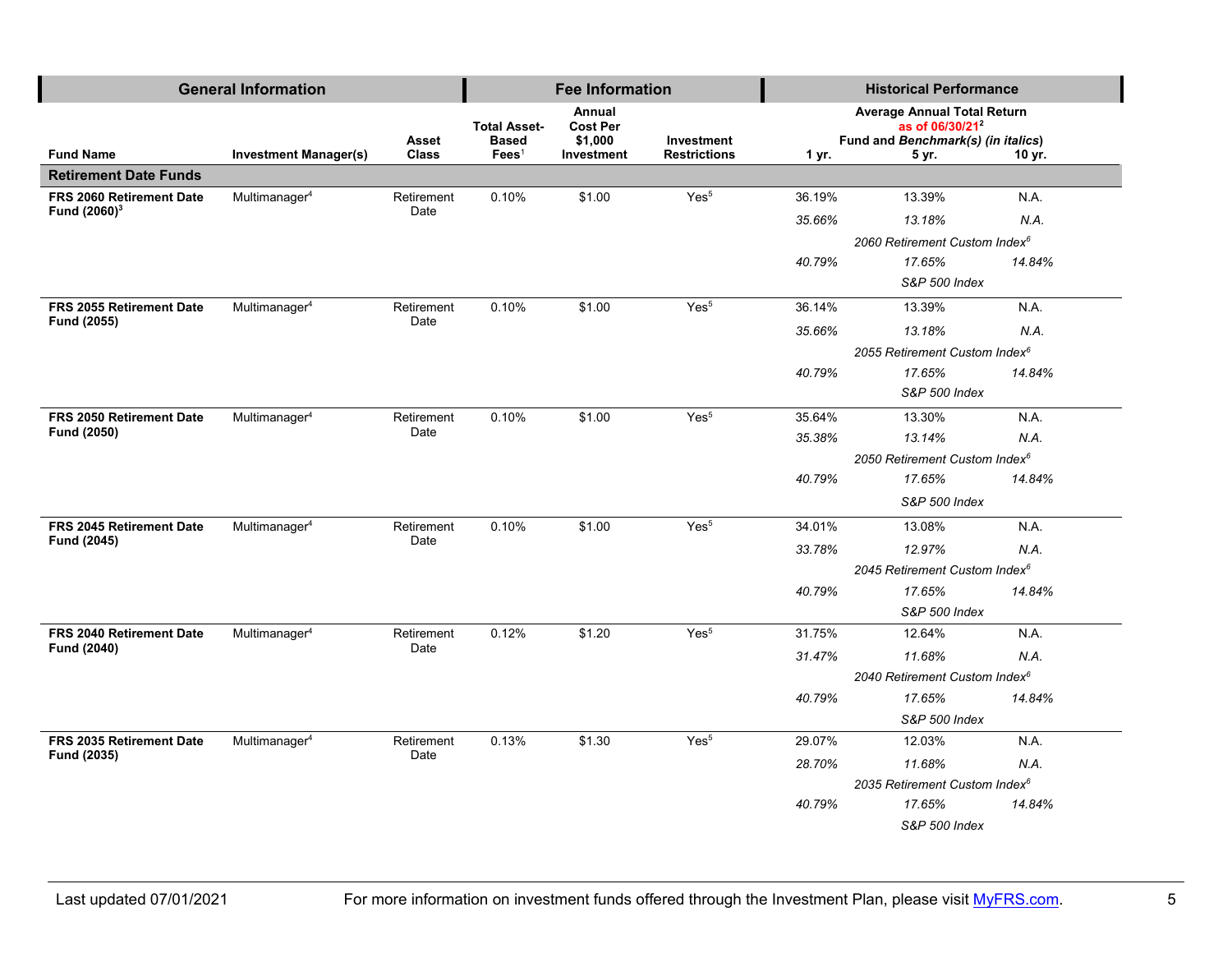| <b>General Information</b> |                              |                              |                                                        | <b>Fee Information</b>                             |                                   | <b>Historical Performance</b>             |                                                                                                                  |        |
|----------------------------|------------------------------|------------------------------|--------------------------------------------------------|----------------------------------------------------|-----------------------------------|-------------------------------------------|------------------------------------------------------------------------------------------------------------------|--------|
| <b>Fund Name</b>           | <b>Investment Manager(s)</b> | <b>Asset</b><br><b>Class</b> | <b>Total Asset-</b><br><b>Based</b><br>$\text{Fees}^1$ | Annual<br><b>Cost Per</b><br>\$1,000<br>Investment | Investment<br><b>Restrictions</b> | 1 yr.                                     | <b>Average Annual Total Return</b><br>as of 06/30/21 <sup>2</sup><br>Fund and Benchmark(s) (in italics)<br>5 yr. | 10 yr. |
| FRS 2030 Retirement Date   | Multimanager <sup>4</sup>    | Retirement                   | 0.15%                                                  | \$1.50                                             | Yes <sup>5</sup>                  | 26.33%                                    | 11.11%                                                                                                           | N.A.   |
| Fund (2030)                |                              | Date                         |                                                        |                                                    |                                   | 25.84%                                    | 10.84%                                                                                                           | N.A.   |
|                            |                              |                              |                                                        |                                                    |                                   |                                           | 2030 Retirement Custom Index <sup>6</sup>                                                                        |        |
|                            |                              |                              |                                                        |                                                    |                                   | 40.79%                                    | 17.65%                                                                                                           | 14.84% |
|                            |                              |                              |                                                        |                                                    |                                   |                                           | S&P 500 Index                                                                                                    |        |
|                            |                              |                              |                                                        |                                                    |                                   | $-0.33%$                                  | 3.03%                                                                                                            | 3.39%  |
|                            |                              |                              |                                                        |                                                    |                                   | Barclays Capital Aggregate Bond Index     |                                                                                                                  |        |
| FRS 2025 Retirement Date   | Multimanager <sup>4</sup>    | Retirement                   | 0.17%                                                  | \$1.70                                             | Yes <sup>5</sup>                  | 23.21%                                    | 10.17%                                                                                                           | N.A.   |
| Fund (2025)                |                              | Date                         |                                                        |                                                    |                                   | 22.65%                                    | 9.85%                                                                                                            | N.A.   |
|                            |                              |                              |                                                        |                                                    |                                   | 2025 Retirement Custom Index <sup>6</sup> |                                                                                                                  |        |
|                            |                              |                              |                                                        |                                                    |                                   | 40.79%                                    | 17.65%                                                                                                           | 14.84% |
|                            |                              |                              |                                                        |                                                    |                                   | S&P 500 Index                             |                                                                                                                  |        |
|                            |                              |                              |                                                        |                                                    |                                   | $-0.33%$                                  | 3.03%                                                                                                            | 3.39%  |
|                            |                              |                              |                                                        |                                                    |                                   |                                           | Barclays Capital Aggregate Bond Index                                                                            |        |
| FRS 2020 Retirement Date   | Multimanager <sup>4</sup>    | Retirement<br>Date           | 0.19%                                                  | \$1.90                                             | Yes <sup>5</sup>                  | 19.78%                                    | 8.99%                                                                                                            | N.A.   |
| Fund (2020)                |                              |                              |                                                        |                                                    |                                   | 19.13%                                    | 8.68%                                                                                                            | N.A.   |
|                            |                              |                              |                                                        |                                                    |                                   |                                           | 2020 Retirement Custom Index <sup>6</sup>                                                                        |        |
|                            |                              |                              |                                                        |                                                    |                                   | 40.79%                                    | 17.65%                                                                                                           | 14.84% |
|                            |                              |                              |                                                        |                                                    |                                   |                                           | S&P 500 Index                                                                                                    |        |
|                            |                              |                              |                                                        |                                                    |                                   | $-0.33%$                                  | 3.03%                                                                                                            | 3.39%  |
|                            |                              |                              |                                                        |                                                    |                                   |                                           | Barclays Capital Aggregate Bond Index                                                                            |        |
| <b>FRS Retirement Fund</b> | Multimanager <sup>4</sup>    | Retirement                   | 0.19%                                                  | \$1.90                                             | Yes <sup>5</sup>                  | 17.67%                                    | 7.68%                                                                                                            | N.A.   |
| (2000)                     |                              | Date                         |                                                        |                                                    |                                   | 16.49%                                    | 7.37%                                                                                                            | N.A.   |
|                            |                              |                              |                                                        |                                                    |                                   |                                           | Retirement Custom Index <sup>6</sup>                                                                             |        |
|                            |                              |                              |                                                        |                                                    |                                   | $-0.33%$                                  | 3.03%                                                                                                            | 3.39%  |
|                            |                              |                              |                                                        |                                                    |                                   |                                           | Barclays Capital Aggregate Bond Index                                                                            |        |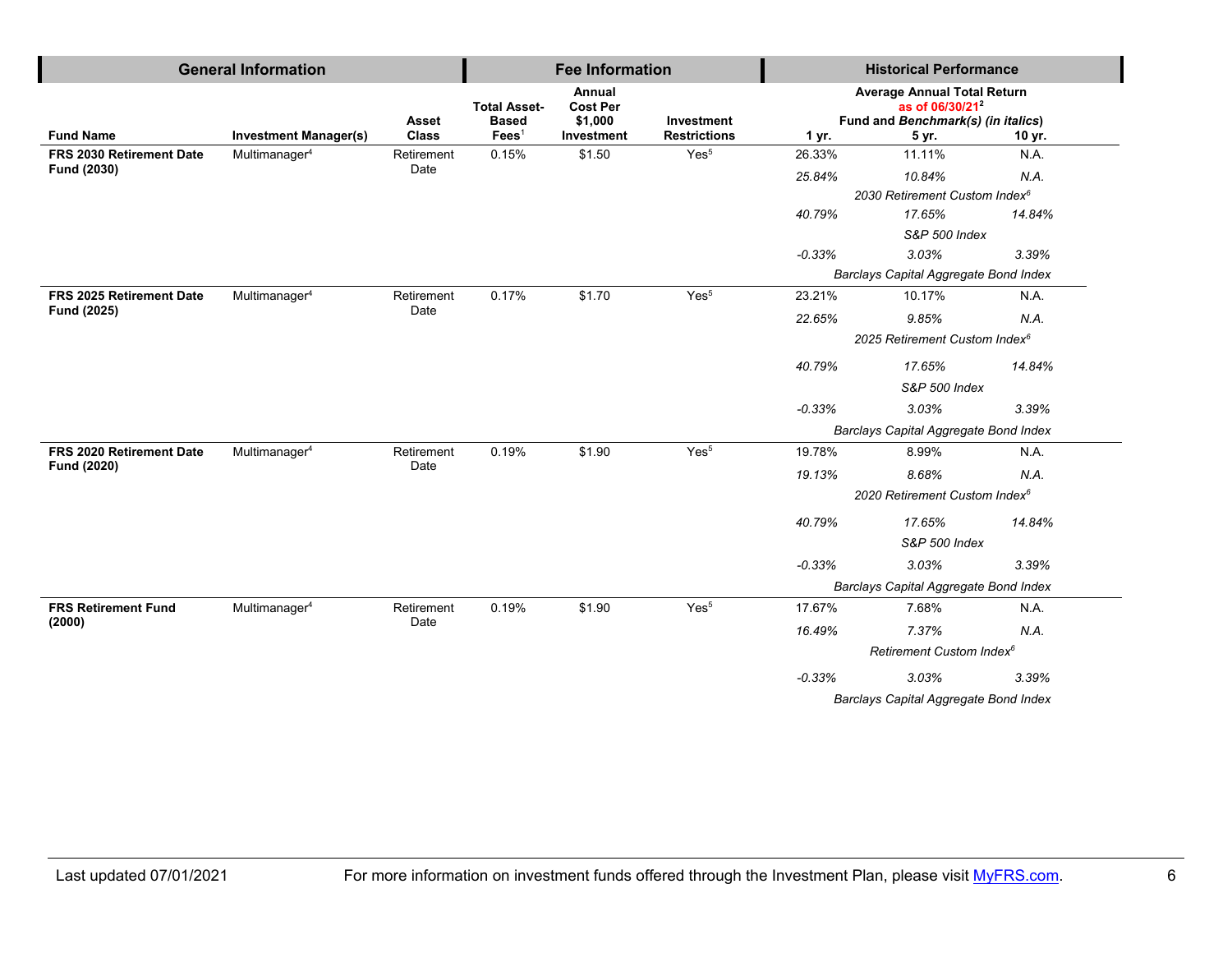|                                        | <b>General Information</b>                       |                        |                                                        | <b>Fee Information</b>                             |                                   | <b>Historical Performance</b>           |                                                                                                                  |        |
|----------------------------------------|--------------------------------------------------|------------------------|--------------------------------------------------------|----------------------------------------------------|-----------------------------------|-----------------------------------------|------------------------------------------------------------------------------------------------------------------|--------|
| <b>Fund Name</b>                       | <b>Investment Manager(s)</b>                     | Asset<br><b>Class</b>  | <b>Total Asset-</b><br><b>Based</b><br>$\text{Fees}^1$ | Annual<br><b>Cost Per</b><br>\$1,000<br>Investment | Investment<br><b>Restrictions</b> | 1 yr.                                   | <b>Average Annual Total Return</b><br>as of 06/30/21 <sup>2</sup><br>Fund and Benchmark(s) (in italics)<br>5 yr. | 10 yr. |
| <b>Stable Value Funds</b>              |                                                  |                        |                                                        |                                                    |                                   |                                         |                                                                                                                  |        |
| <b>FRS Stable Value Fund</b>           | T Rowe Price, Galliard                           | Stable                 | 0.19%                                                  | \$1.90                                             | Yes <sup>5</sup>                  | 2.16%                                   | 2.27%                                                                                                            | N.A.   |
| $(350)^8$                              |                                                  | Value                  |                                                        |                                                    |                                   | 0.07%                                   | 1.60%                                                                                                            | N.A.   |
|                                        |                                                  |                        |                                                        |                                                    |                                   |                                         | ICE/B of A US Treasuries 1-3 Year Index                                                                          |        |
| <b>Inflation Protection Funds</b>      |                                                  |                        |                                                        |                                                    |                                   |                                         |                                                                                                                  |        |
| <b>FRS Inflation Sensitive</b>         | BlackRock, Principal                             | Inflation              | 0.36%                                                  | \$3.60                                             | Yes <sup>5</sup>                  | 16.58%                                  | 5.03%                                                                                                            | N.A.   |
| Fund (300)                             | Financial Group,<br><b>Prudential Investment</b> | Protection             |                                                        |                                                    |                                   | 14.92%                                  | 4.62%                                                                                                            | N.A.   |
|                                        | Management                                       |                        |                                                        |                                                    |                                   |                                         | <b>FRS Custom Real Assets Index</b>                                                                              |        |
|                                        |                                                  |                        |                                                        |                                                    |                                   | 8.28%                                   | 3.75%                                                                                                            | 3.52%  |
|                                        |                                                  |                        |                                                        |                                                    |                                   |                                         | Barclays Capital U.S. Treasury Inflation<br><b>Protected Securities Index</b>                                    |        |
| <b>Bond Funds</b>                      |                                                  |                        |                                                        |                                                    |                                   |                                         |                                                                                                                  |        |
| <b>FRS U.S. Bond Enhanced</b>          | <b>Prudential Investment</b>                     | <b>Broad</b>           | 0.05%                                                  | \$0.50                                             | Yes <sup>5</sup>                  | $-0.17%$                                | 3.10%                                                                                                            | 3.50%  |
| Index Fund (80)                        | Management, BlackRock                            | <b>Bonds</b>           |                                                        |                                                    |                                   | $-0.33%$                                | 3.03%                                                                                                            | 3.39%  |
|                                        |                                                  |                        |                                                        |                                                    |                                   |                                         | Barclays Capital Aggregate Bond Index                                                                            |        |
| FRS Core Plus Bond Fund                | <b>Prudential Investment</b>                     | <b>Broad</b>           | 0.19%                                                  | \$1.90                                             | Yes <sup>5</sup>                  | 4.14%                                   | 4.61%                                                                                                            | N.A.   |
| (310)                                  | Management, Wells<br>Capital, Fidelity           | <b>Bonds</b>           |                                                        |                                                    |                                   | 2.28%                                   | 3.87%                                                                                                            | N.A.   |
|                                        | Investments                                      |                        |                                                        |                                                    |                                   | FRS Custom Core-Plus Fixed Income Index |                                                                                                                  |        |
|                                        |                                                  |                        |                                                        |                                                    |                                   | $-0.33%$                                | 3.03%                                                                                                            | 3.39%  |
|                                        |                                                  |                        |                                                        |                                                    |                                   |                                         | Barclays Capital Aggregate Bond Index                                                                            |        |
| <b>U.S. Stock Funds</b>                |                                                  |                        |                                                        |                                                    |                                   |                                         |                                                                                                                  |        |
| <b>FRS U.S. Stock Market</b>           | <b>BlackRock</b>                                 | All Cap                | 0.02%                                                  | \$0.20                                             | Yes <sup>5</sup>                  | 44.21%                                  | 17.96%                                                                                                           | 14.78% |
| Index Fund (120)                       |                                                  | U.S. Equity            |                                                        |                                                    |                                   | 44.16%                                  | 17.89%                                                                                                           | 14.70% |
|                                        |                                                  |                        |                                                        |                                                    |                                   |                                         | Russell 3000 Index                                                                                               |        |
| FRS U.S. Stock Fund (340) <sup>7</sup> | BlackRock, QMA,                                  | All Cap                | 0.24%                                                  | \$2.40                                             | Yes <sup>5</sup>                  | 48.50%                                  | 17.35%                                                                                                           | N.A.   |
|                                        | Fidelity, Jennison,<br>London Company, T         | U.S. Equity            |                                                        |                                                    |                                   | 44.16%                                  | 17.89%                                                                                                           | N.A.   |
|                                        | Rowe Price, Stephens                             |                        |                                                        |                                                    |                                   |                                         | Russell 3000 Index                                                                                               |        |
| <b>Foreign Stock Funds</b>             |                                                  |                        |                                                        |                                                    |                                   |                                         |                                                                                                                  |        |
| <b>FRS Foreign Stock Index</b>         | <b>BlackRock</b>                                 | Foreign/               | 0.03%                                                  | \$0.30                                             | Yes <sup>5</sup>                  | 37.40%                                  | 11.51%                                                                                                           | 6.48%  |
| Fund (200)                             |                                                  | Global<br><b>Stock</b> |                                                        |                                                    |                                   | 37.18%                                  | 11.20%                                                                                                           | 6.16%  |
|                                        |                                                  |                        |                                                        |                                                    |                                   |                                         | <b>MSCI ACWI excluding US IMI Index</b>                                                                          |        |
|                                        |                                                  |                        |                                                        |                                                    |                                   |                                         |                                                                                                                  |        |

Last updated 07/01/2021 For more information on investment funds offered through the Investment Plan, please visit **MyFRS.com.** 7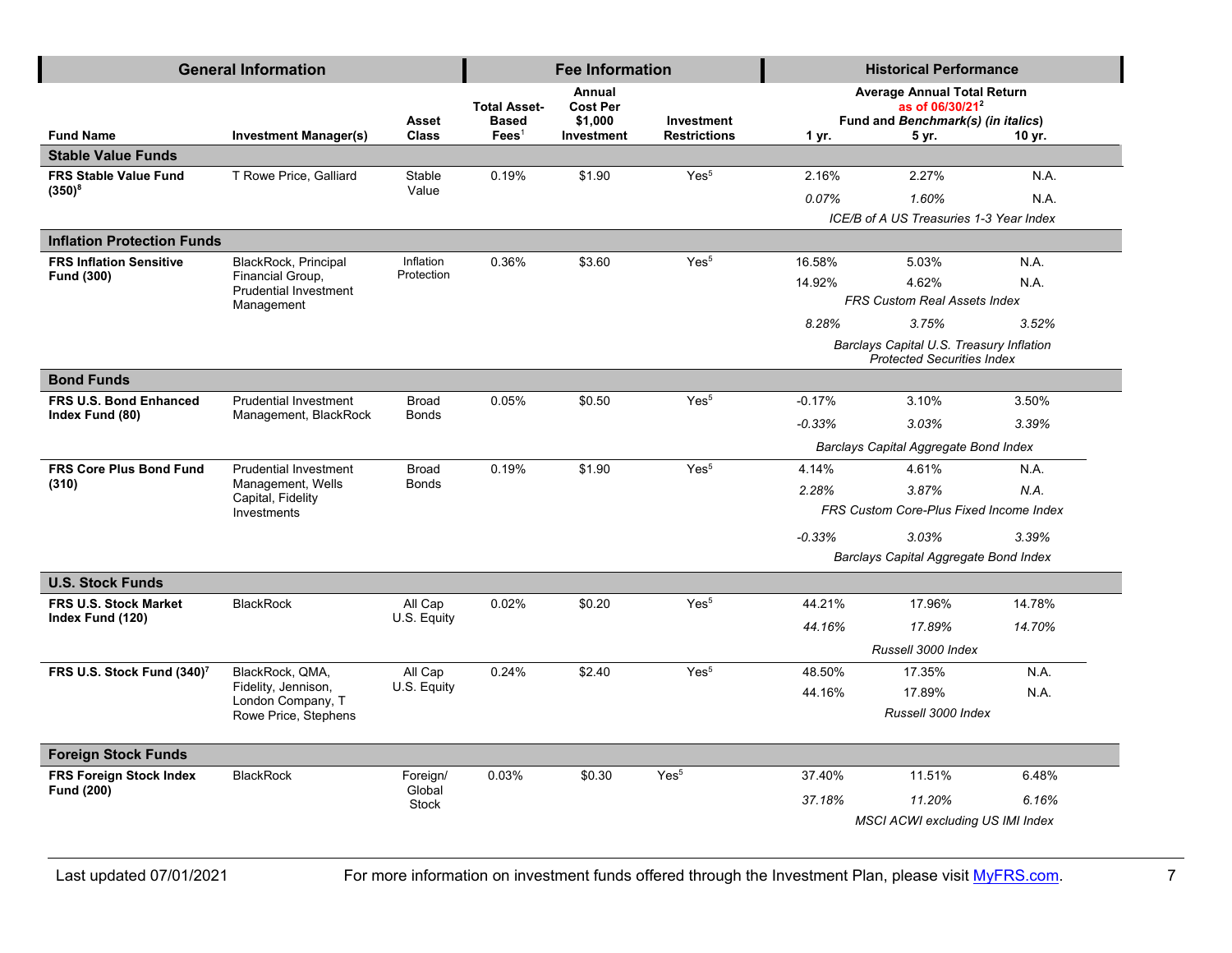| <b>General Information</b>             |                                                   | <b>Fee Information</b>             |                                                        | <b>Historical Performance</b>                      |                                   |                  |                                                                                                         |                |
|----------------------------------------|---------------------------------------------------|------------------------------------|--------------------------------------------------------|----------------------------------------------------|-----------------------------------|------------------|---------------------------------------------------------------------------------------------------------|----------------|
| <b>Fund Name</b>                       | <b>Investment Manager(s)</b>                      | Asset<br><b>Class</b>              | <b>Total Asset-</b><br><b>Based</b><br>$\text{Fees}^1$ | Annual<br><b>Cost Per</b><br>\$1.000<br>Investment | Investment<br><b>Restrictions</b> | 1 yr.            | <b>Average Annual Total Return</b><br>as of $06/30/21^2$<br>Fund and Benchmark(s) (in italics)<br>5 yr. | 10 yr.         |
| <b>FRS Foreign Stock Fund</b><br>(220) | Capital Research and<br><b>Management Company</b> | Foreign/<br>Global<br><b>Stock</b> | $0.46\%$ <sup>6</sup>                                  | \$4.60                                             | Yes <sup>5</sup>                  | 40.10%<br>35.72% | 14.50%<br>$11.11\%$                                                                                     | 8.33%<br>5.70% |
|                                        |                                                   |                                    |                                                        |                                                    |                                   |                  | <b>MSCI ACWI excluding US Index</b>                                                                     |                |
| <b>FRS Global Stock Fund</b><br>(210)  | Capital Research and<br>Management Company        | Foreign/<br>Global                 | $0.47\%$ <sup>6</sup>                                  | \$4.70                                             | Yes <sup>5</sup>                  | 46.20%           | 19.63%                                                                                                  | 13.67%         |
|                                        |                                                   | <b>Stock</b>                       |                                                        |                                                    |                                   | 39.26%           | 14.61%                                                                                                  | 10.06%         |
|                                        |                                                   |                                    |                                                        |                                                    |                                   |                  | <b>MSCI ACWI</b>                                                                                        |                |

1Total asset-based fees reflect the total fees paid from the fund's assets for investment management plus any other operating costs of the investment fund (such as, for mutual funds, custody and administrative services incurred in operating the fund). Rounded to nearest 1/100%.

<sup>2</sup>In general, a 1-year, 5-year, and 10-year performance is shown, if available.

<sup>3</sup>The FRS 2060 Retirement Date Fund was added to the fund lineup effective July 3, 2017. Longer term performance shown reflects historical returns of the FRS 2055 Retirement Fund (2055), which has a comparable strategy and is for informational purposes only.

4The Retirement Date Funds (RDF) are managed by multiple investment managers. The following managers manage some of the assets in the RDF's: BlackRock, Fidelity, Principal Financial Group, Prudential, QMA, Stephens Investment Management, T. Rowe Price, and Wells Capital.

<sup>5</sup>This fund is subject to the [FRS Investment Plan Excessive Fund Trading Guidelines,](https://www.myfrs.com/pdf/funds/FRS_excessive_trading.pdf) which may limit your ability to make investment changes involving this fund. The Guidelines are available on the ["Investment Funds"](http://www.myfrs.com/InvestmentFundTabs.htm) page of MyFRS.com.

<sup>6</sup>Retirement Date Funds (RDF) are comprised of a mix of equity, fixed income, and real asset investments. In addition to a broad-based securities market index, a "custom" benchmark is provided for each of the RDF's. The "custom" benchmark for each RDF blends the returns of equity, fixed income, and real asset securities indices proportionately to reflect the actual equity, fixed income, and real assets holdings of the RDF. For example, where an RDF's equity-to-bond-to-real-assets ratio is 50:40:10, the returns of an appropriate equity index, an appropriate bond index, and an appropriate real assets index would be blended in the same ratio.

<sup>7</sup>The following applies to the "FRS U.S. Stock Fund (340)" with an inception date of 7-1-2020: 1) the 5-year history, if available, is considered the return since inception; and 2) 1-year and 5-year historical performance is based on the target weight of the underlying managers/funds that would have been in place during these time periods.

<sup>8</sup>The following applies to the "FRS Stable Value Fund (350)" with an inception date of 7-1-2021: 1) the 5-year history, if available, is considered the return since inception; and 2) 1-year and 5-year historical performance is based on the target weight of the underlying managers/funds that would have been in place during these time periods.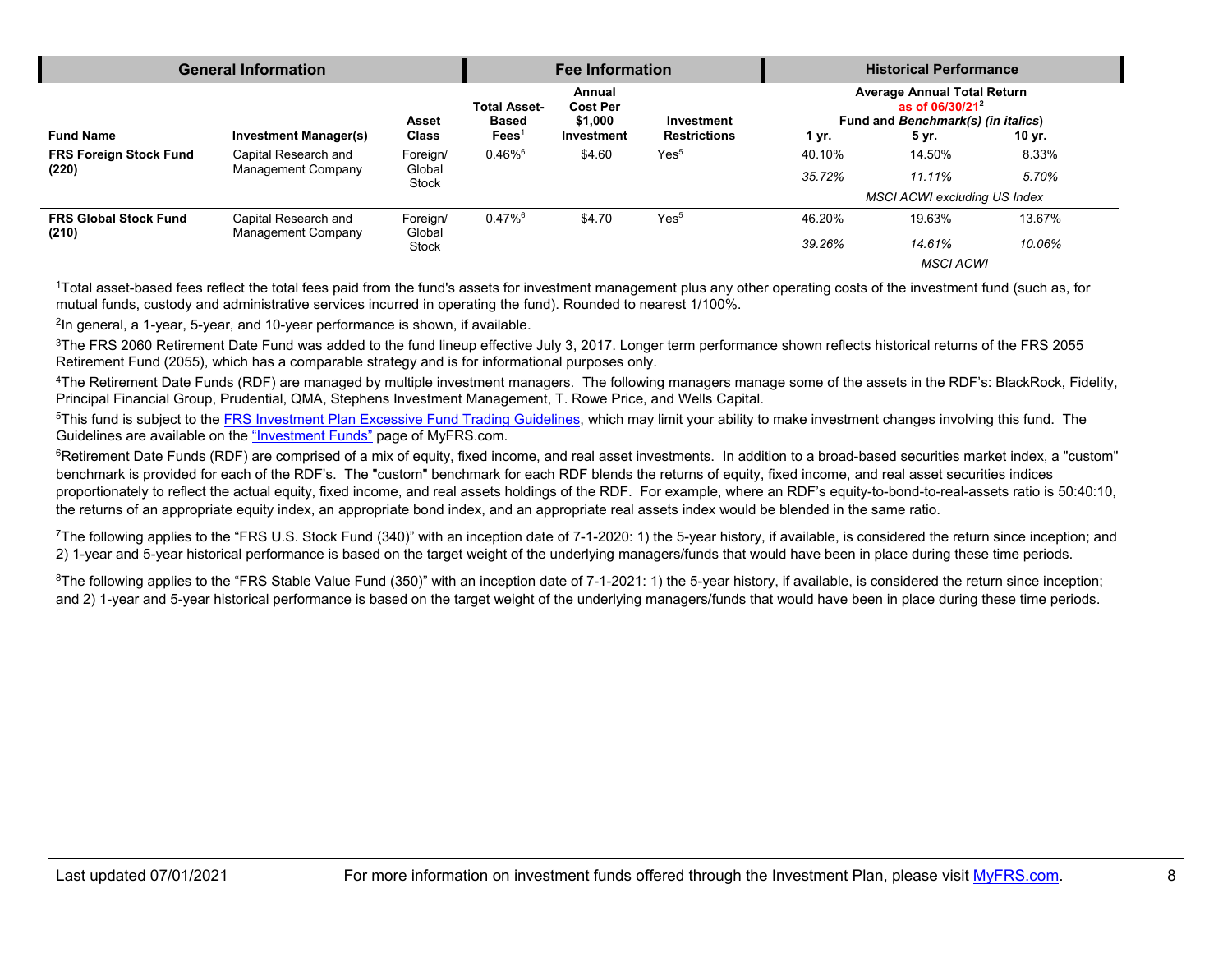## 4. Terms You Should Know

Here are some key terms and concepts that you should know to understand the information described in this notice.

**Administrative Fees:** Cost for activities like recordkeeping data on members' accounts, communication materials, Internet services, and assisting members with transactions. Administration fees for active employees are paid by your FRS employer. Inactive members (not actively working for 3 calendar months) are charged \$6 per quarter to cover costs associated with operational expenses like trustee and recordkeeping fees.

**Asset-based Fees:** Fees that are charged as a percent of holdings in an investment (e.g., 0.10 or 1/10 of 1% of assets). For FRS investment options, these fees primarily cover investment management services and may also pay for certain fund operating expenses (such as, for mutual funds fund-level custody and administration). (See sidebar for an example of how asset-based fees work.)

**Asset Class:** A specific category of assets or investments (such as stocks, bonds, or cash) as well as certain types of stocks (such as international stocks, large-cap stocks, etc.). Assets within the same class generally exhibit similar characteristics.

**Benchmark:** A benchmark is typically a market index that tracks general market performance of similar types of investments. For instance, the S&P 500 index is commonly used as a benchmark for large-cap stocks.

**Investment Management Fees:** Fees paid to the investment manager for selecting and managing the investments in an investment option.

**Investment Risk:** This is the chance that a fund can lose value. While all investments have some investment risk, the level of risk can vary greatly across types of investments.

#### **How Asset-Based Fees Work**

Let's assume your current account balance is \$30,000, and you've invested in three funds as shown below. Here's an estimate of what you might pay annually in total expenses.

|                   |                |                            | <b>Asset-Based Fees</b>        |
|-------------------|----------------|----------------------------|--------------------------------|
| <b>Investment</b> | <b>Balance</b> | As $%$ of<br><b>Assets</b> | <b>Dollar</b><br><b>Amount</b> |
| Bond              | \$10,000       | 0.46%                      | \$46.00                        |
| U.S. Stock        | \$17,000       | 0.19%                      | \$32.30                        |
| Foreign Stock     | \$3,000        | 0.55%                      | \$16.50                        |
| Total             | \$30,000       |                            | \$94.80                        |

Because asset-based fees are accumulated daily, your actual cost will vary as your account value changes. You won't see these investment fees directly because they are "paid" as a percentage of the funds' assets deducted before the funds' daily NAV is reported.

To see more definitions related to investments, review the [glossary](https://www.myfrs.com/Glossary.htm) on MyFRS.com (select FAQs > Glossary).